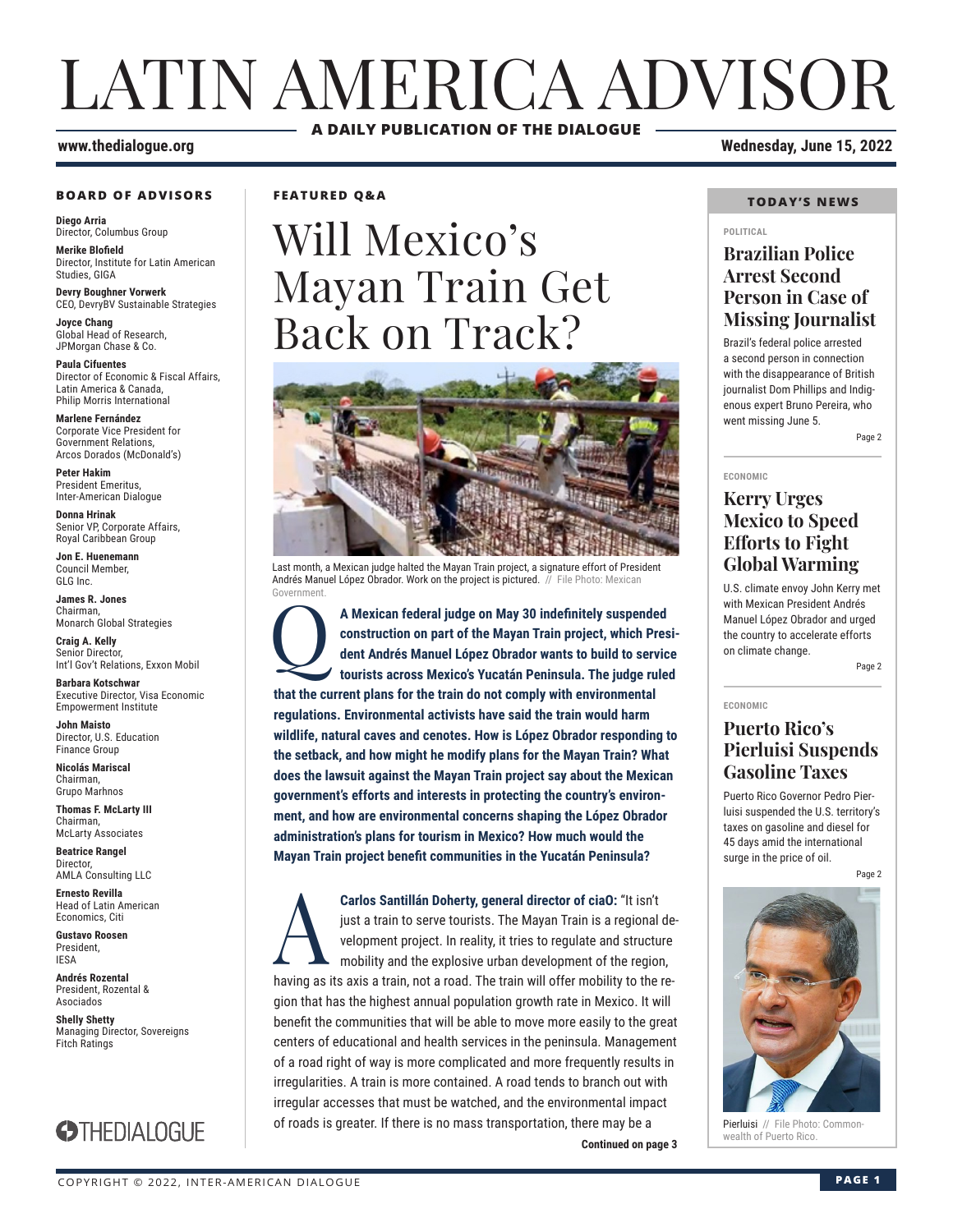### **POLITICAL NEWS**

# Second Arrest Made in Brazil in Case of Missing Journalist

Brazil's federal police said Tuesday that they had arrested a second person in the case of missing British journalist Dom Phillips and Brazilian Indigenous expert Bruno Pereira, the Associated Press reported. Fisherman Oseney da Costa de Oliveira, 41, was detained after his brother, Amarildo da Costa de Oliveira, who is also 41, was arrested in connection with the disappearance of the two men, the AP reported. Federal police also said they had seized ammunition and an oar, though they did not say from whom the items were taken or where they were found, the wire service reported. Members of an Indigenous group reportedly told police that Amarildo da Costa de Oliveira brandished a rifle at Phillips and Pereira on June 4, the day before the two men vanished. Amarildo da Costa de Oliveira has denied wrongdoing and has alleged that police officers tortured him in an effort to get a confession, family members told the AP. Authorities continued searching on Tuesday for Phillips and Pereira, who were last seen close to the entrance of the Javari Valley Indigenous territory, near Brazil's border with Peru and Colombia. Search crews discovered a backpack and other items belonging to the men, but police on Monday denied reports that their bodies had been found. Brazilian President Jair Bolsonaro on Monday said the men are unlikely to be found alive, adding that he believes they were the victims of "malice," CNN reported.

## Ecuadorean Judge Orders Release of Indigenous Leader

An Ecuadorean judge today ordered the release of Indigenous leader Leónidas Iza, who was arrested on Tuesday in connection with violence during anti-government protests, Agence

France-Presse reported, citing one of Iza's lawyers. "The judge ordered his immediate release and that he appear periodically before the prosecutor's office" when trial against him begins, the lawyer, Raúl Ilaquiche, told AFP in a telephone interview. Authorities arrested Iza, the president of the Confederation of Indigenous Nationalities of Ecuador, in the village of Pastocalle, the Associated Press reported. The confederation has organized protests to demand that the government take action to lower the price of gasoline, set a minimum price for agricultural goods and also call a moratorium on new oil and mining projects, the AP reported. Protesters have reportedly wrecked vehicles, broken into flower farms in central Ecuador and destroyed public property in the center of Quito, the AP reported. Iza has also called on his supporters to topple the government of President Guillermo Lasso. "The arrests of the masterminds and perpetrators of these violent acts have begun," said Lasso, the AP reported. "Now it's up to the prosecution and the judiciary to act, because no one is above the law," he added.

## **ECONOMIC NEWS**

# Kerry Urges Mexico to Speed Efforts on Global Warming

U.S. climate envoy John Kerry on Tuesday urged Mexico to accelerate its efforts to address global warming following a meeting with Mexican President Andrés Manuel López Obrador, Reuters reported. Kerry said Mexico's plentiful natural resources can aid it in creating and exporting clean energy. He also emphasized Mexico's responsibility to address the climate crisis as the 15th-largest economy in the world, the wire service reported. "The president has been very clear about his readiness to transition but to do so in a way that meets the needs of the people of Mexico," Kerry said about López Obrador's efforts to address global warming. Kerry added that the Mexican president is committed to involving major

#### **NEWS BRIEFS**

## **Venezuela's Maduro Arrives in Qatar, Meeting Today With Emir**

Venezuelan President Nicolás Maduro arrived Tuesday in Qatar where he is to meet today with Emir Sheikh Tamim bin Hamad Al-Thani, Reuters reported, citing Qatar's state news agency QNA. Maduro and the emir will seek to "develop and strengthen" bilateral relations during the meeting. Maduro's visit to Qatar is his latest stop on a tour that has also included visits to Kuwait, Turkey, Algeria and Iran.

## **Puerto Rico Suspends Gasoline, Diesel Taxes for 45 Days Amid Price Surge**

Puerto Rico Governor Pedro Pierluisi on Tuesday signed a measure that suspends taxes on gasoline and diesel for 45 days, the Associated Press reported. The decision, made amid an international surge in the price of oil, will suspend the territory's 16- and four-cent tax per gallon of gasoline and diesel, respectively. Pierluisi added that \$25 million will be added to the government's general fund in an effort to offset the tax moratorium's loss of revenue, the wire service reported.

## **Brazilian Court Allows Home-Grown Cannabis for Medical Uses**

A Brazilian Superior Court of Justice panel on Tuesday agreed unanimously to authorize three patients to grow cannabis for their own medical treatment in a decision that may be applied nationwide, the Associated Press reported. Currently, the law in Brazil only allows for the medical use of cannabis-derived products from imported goods. Judge Rogério Schietti said the five-person panel made its decision because the Brazilian government has not taken a scientific position on the issue. "The discourse against this possibility is moralistic," he said.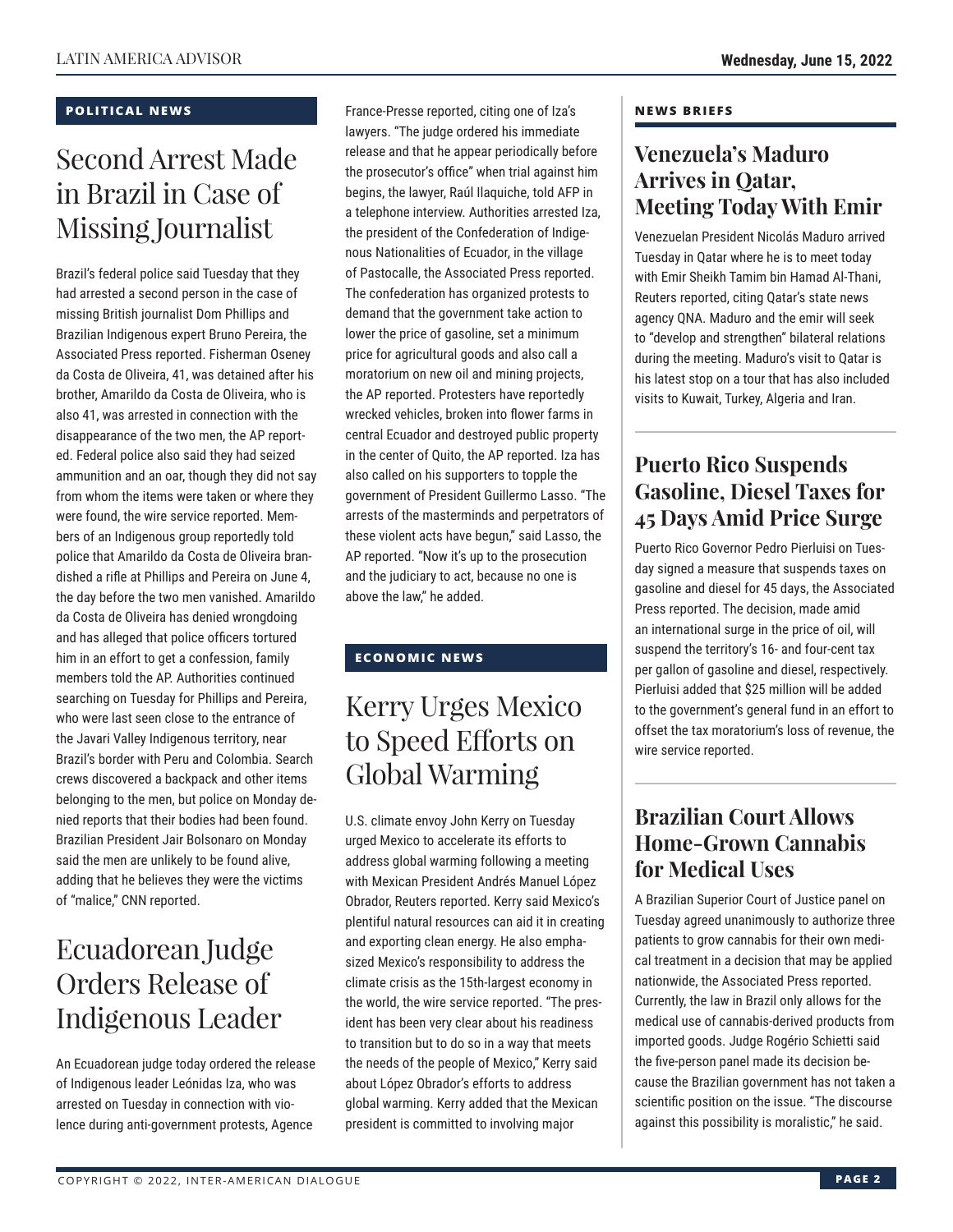actors such as foreign energy companies in the process of producing energy. "He has made the decision to facilitate those companies being able to move forward and do business and sent a message that the private sector will be able to take part in various ways," Kerry said, Reuters reported. "Follow-up was given to commitments in energy and the environment," López Obrador said of his meeting with Kerry in a Tuesday Twitter posting. On Friday, Mexico is planning to announce 10 steps to address climate change, said Foreign Minister Marcelo Ebrard, Reuters reported.

### **BUSINESS NEWS**

# Revolut Launching in Countries Including Chile, Ecuador

London-based Revolut, a digital banking platform, is launching a streamlined version of its app in five new countries, including Chile and Ecuador, which will allow customers to transfer money using more than 30 currencies to more than 50 countries, Reuters reported today. Customers transferring money to other Revolut customers will not incur any fees, while transfers to non-Revolut accounts will have a fee of \$1 or 1 percent, whichever is greater, in the five new countries where the app is launching. In addition to Chile and Ecuador, the app will also be available in Sri Lanka, Azerbaijan and Oman, the wire service reported. The platform, which launched in 2015, has more than 18 million customers worldwide, and upwards of 500,000 businesses using its products, the wire service reported. The company's products include crypto trading, payments services, stock trading and savings accounts. In April, the company's CEO, Nik Storonsky said Revolut aims to become a "superapp," Reuters reported. "We're delighted to launch the Revolut app in five countries as we continue to expand access to Revolut's fast, secure and easy money transfers to countries around the world," said Vlad Yatsenko, Revolut's chief technology officer, IBS Intelligence reported.

#### **FEATURED Q&A / Continued from page 1**

more pernicious impact on the peninsula due to the population growth in the area. The road, simply because of its geometry, dimensions and development, has a major impact through its construction. Greenhouse gas emissions are lower and easier to regulate for trains than for thousands of vehicles circulating on roads. What the Mexican government is doing—now forced by a judge—is presenting the environmental impact study of the suspended section and the solutions that will mitigate the impact. And there are solutions, or we would not see trains in the forests of Canada or in the Swiss Alps. The Mayan Train project has interesting and innovative proposals for environmental management that respect biodiversity and natural resources."

José F. Albarrán Núñez, former<br>
president of Academia de Inge-<br>
project is a very poorly con-<br>
project is a very poorly con**president of Academia de Ingeniería México:** "The Mayan Train project is a very poorly conceived project, as are all of AMLO's projects. Driven by political-electoral objectives, very little effort has been put into the planning,

## **We must remember what happened to Mexico City Metro Line 12..."**

**— José F. Albarrán Núñez**

design and development of the project. Thus, the project has not adequately and sufficiently considered social, environmental and economic issues (the sustainability trilemma: energy security, social equity and environmental impact mitigation). Because of its political-electoral drive, the project 'must continue' regardless of any social opposition, environmental damage or financial expenditure and will almost certainly result in poor design, poor construction and poor operational performance. We must remember what happened to Mexico City Metro

Line 12 and expect accidents, high operation and maintenance costs and potentially a useless investment."

Diane E. Davis, Charles Dyer<br>
Norton Professor of Regiona<br>
Planning and Urbanism and<br>
co-chair of the faculty com-<br>
mittee on Mexico in the David Boskofello **Norton Professor of Regional Planning and Urbanism and co-chair of the faculty committee on Mexico in the David Rockefeller Center for Latin American Studies at Harvard University:** "This ruling offers an opportunity to reflect on the complexity of regional planning in Mexico and to celebrate the role institutions and processes play in mediating among competing interests with colliding priorities. The judge's decision to uphold environmental impact statements in mega-project construction shows that the legal system can still play an important role in democratizing development in Mexico, which has been questioned in the face of recent efforts to vindictively use the law to apprehend 31 distinguished science and technology researchers serving on the National Council for Science and Technology's Scientific Technological Advisory Forum. The ruling is a victory for committed Indigenous and environmental groups that have struggled against the Tren Maya because of its potentially destructive impacts. López Obrador should recognize that direct mobilization still matters, even when used against his preferred policy objectives, and it should be applauded when it leads to rulings that reinforce a vibrant administration of justice. The longer-term implications for the Yucatán region and Mexico are still unclear. López Obrador is not the first Mexican president to prioritize tourism as a pathway toward economic growth. Such decisions are always fraught with unequally distributed bias, power and privilege. The Yucatán's residents must reckon with a looming environmental crisis, the threats to livelihoods and the potential mass extinction of flora and fauna. López Obrador is right to acknowledge the historic neglect of regions far from Mexico City, and he has helped ensure that the

**Continued on page 4**